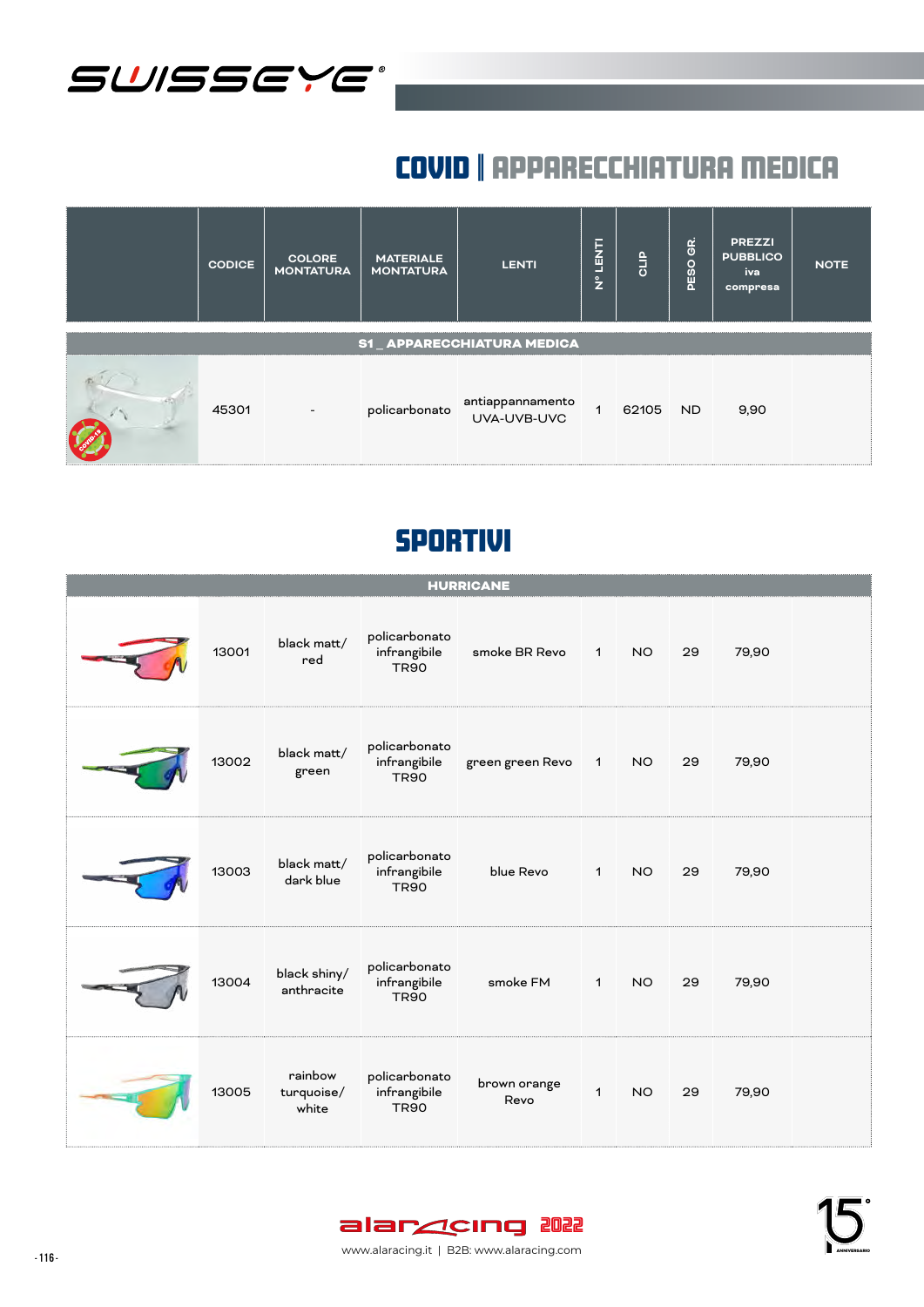

| <b>CODICE</b> | <b>COLORE</b><br><b>MONTATURA</b> | <b>MATERIALE</b><br><b>MONTATURA</b>         | <b>LENTI</b>                                 | <b>LAN 1 0 2</b>  | CLIP  | GR.<br><b>PESO</b> | <b>PREZZI</b><br><b>PUBBLICO</b><br>iva<br>compresa | <b>NOTE</b> |  |
|---------------|-----------------------------------|----------------------------------------------|----------------------------------------------|-------------------|-------|--------------------|-----------------------------------------------------|-------------|--|
|               |                                   |                                              |                                              | <b>ICONIC 2.0</b> |       |                    |                                                     |             |  |
| 12721         | matt metal<br>black / black       | policarbonato<br>infrangibile<br><b>TR90</b> | high contrast +<br>clear hydrophobic         | $\mathbf 1$       | 62105 | 27                 | 139,90                                              |             |  |
| 12724         | dark blue matt<br>/ light blue    | policarbonato<br>infrangibile<br><b>TR90</b> | smoke polarized<br>+ orange + clear<br>hydr. | $\mathbf{1}$      | 62105 | 27                 | 139,90                                              |             |  |
|               |                                   |                                              |                                              | <b>MANTRA</b>     |       |                    |                                                     |             |  |
| 13021         | black matt/<br>red                | policarbonato<br>infrangibile<br><b>TR90</b> | smoke BR Revo                                | $\mathbf{1}$      | 62141 | 30                 | 89,90                                               |             |  |
| 13022         | black shiny/<br>anthracite        | policarbonato<br>infrangibile<br><b>TR90</b> | smoke FM                                     | $\mathbf{1}$      | 62141 | 30                 | 89,90                                               |             |  |
| 13024         | shiny laser<br>pink               | policarbonato<br>infrangibile<br><b>TR90</b> | smoke pink Revo                              | $\mathbf{1}$      | 62141 | 30                 | 89,90                                               |             |  |
| 13025         | shiny laser<br>purple             | policarbonato<br>infrangibile<br><b>TR90</b> | smoke purple Revo 1                          |                   | 62141 | 30                 | 89,90                                               |             |  |
| 13026         | shiny laser<br>crystal            | policarbonato<br>infrangibile<br><b>TR90</b> | brown rosé Revo                              | 1                 | 62141 | 30                 | 89,90                                               |             |  |

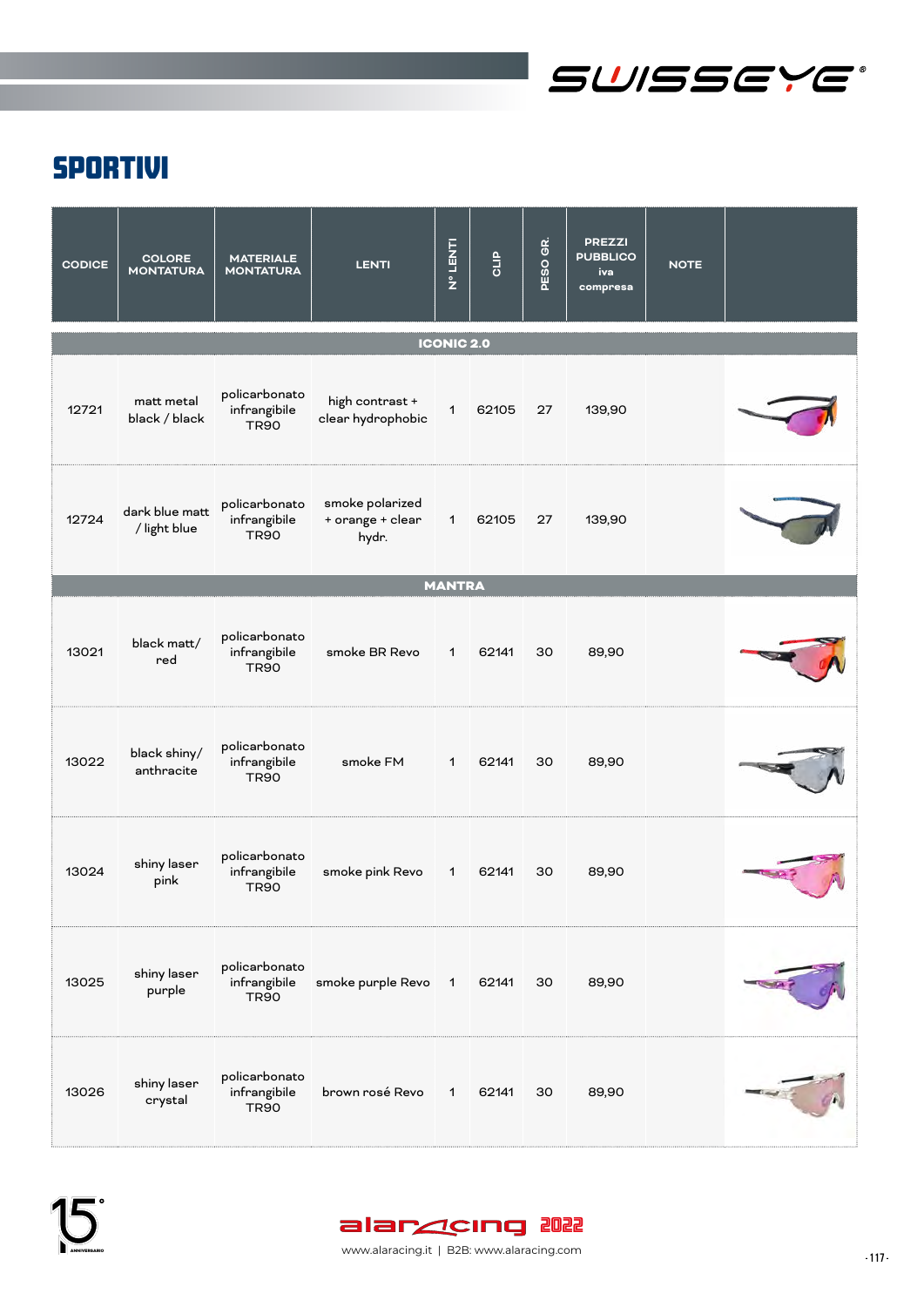

|            | <b>CODICE</b> | <b>COLORE</b><br><b>MONTATURA</b>     | <b>MATERIALE</b><br><b>MONTATURA</b>         | <b>LENTI</b>             | Nº LENTI     | GLIP  | PESO GR. | <b>PREZZI</b><br><b>PUBBLICO</b><br>iva<br>compresa | <b>NOTE</b> |
|------------|---------------|---------------------------------------|----------------------------------------------|--------------------------|--------------|-------|----------|-----------------------------------------------------|-------------|
|            |               |                                       |                                              | <b>MANTRA</b>            |              |       |          |                                                     |             |
|            | 13027         | shiny laser<br>green                  | policarbonato<br>infrangibile<br><b>TR90</b> | green fluo-green<br>Revo | $\mathbf 1$  | 62141 | 30       | 89,90                                               |             |
|            | 13028         | shiny laser<br>red                    | policarbonato<br>infrangibile<br><b>TR90</b> | smoke BR Revo            | $\mathbf{1}$ | 62141 | 30       | 89,90                                               |             |
|            |               |                                       |                                              | <b>SIGNAL</b>            |              |       |          |                                                     |             |
| <b>NEW</b> | 13061         | shiny laser<br>crystal / black        | policarbonato<br>infrangibile<br><b>TR90</b> | brown rosé Revo          | $\mathbf{1}$ | 62141 | 32       | 109,90                                              |             |
| <b>NEW</b> | 13062         | shiny laser<br>crystal red /<br>black | policarbonato<br>infrangibile<br><b>TR90</b> | smoke red black<br>Revo  | $\mathbf{1}$ | 62141 | 32       | 109,90                                              |             |
| <b>NEW</b> | 13063         | shiny laser<br>crystal blue/<br>black | policarbonato<br>infrangibile<br><b>TR90</b> | smoke blue Revo 1        |              | 62141 | 32       | 109,90                                              |             |
| <b>NEW</b> | 13064         | shiny laser<br>crystal<br>brown/black | policarbonato<br>infrangibile<br><b>TR90</b> | brown gold Revo          | $\mathbf{1}$ | 62141 | 32       | 109,90                                              |             |



- 118 - www.alaracing.it | B2B: www.alaracing.com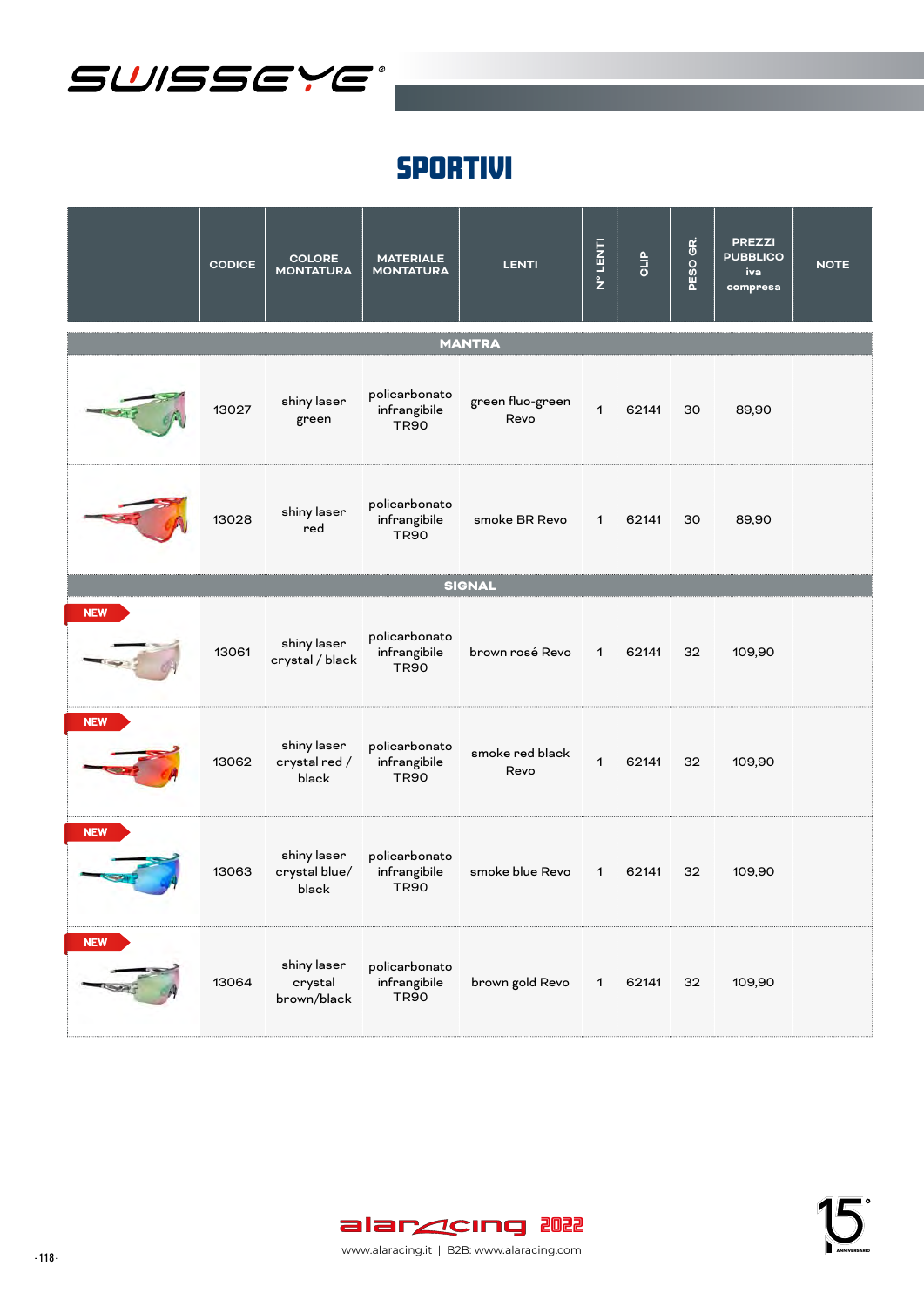

| <b>CODICE</b> | <b>COLORE</b><br><b>MONTATURA</b> | <b>MATERIALE</b><br><b>MONTATURA</b>         | <b>LENTI</b>                       | <b>LINATI</b><br>No.T | <b>QLIP</b> | GR.<br><b>PESO</b> | <b>PREZZI</b><br><b>PUBBLICO</b><br>iva<br>compresa | <b>NOTE</b> |  |
|---------------|-----------------------------------|----------------------------------------------|------------------------------------|-----------------------|-------------|--------------------|-----------------------------------------------------|-------------|--|
|               |                                   |                                              |                                    | <b>SOLENA</b>         |             |                    |                                                     |             |  |
| 12841         | grey metallic<br>matt / black     | policarbonato<br>infrangibile<br><b>TR90</b> | smoke FM + or-<br>ange + clear     | 3                     | 62141       | 28                 | 109,90                                              |             |  |
| 12842         | black matt /<br>red               | policarbonato<br>infrangibile<br><b>TR90</b> | smoke BR Revo +<br>orange + clear  | 3                     | 62141       | 28                 | 109,90                                              |             |  |
| 12843         | dark blue /<br>light blue         | policarbonato<br>infrangibile<br><b>TR90</b> | smoke BW Revo +<br>orange + clear  | 3                     | 62141       | 28                 | 109,90                                              |             |  |
| 12844         | green matt/<br>black              | policarbonato<br>infrangibile<br><b>TR90</b> | green green Revo<br>+orange +clear | 3                     | 62141       | 28                 | 109,90                                              |             |  |
|               |                                   |                                              |                                    | <b>SPEEDSTER</b>      |             |                    |                                                     |             |  |
| 12371         | black shiny /<br>black            | policarbonato<br>infrangibile<br><b>TR90</b> | smoke + orange +<br>clear          | З                     | 62141       | 26                 | 79,90                                               |             |  |
| 12372         | anthracite<br>metallic /<br>black | policarbonato<br>infrangibile<br><b>TR90</b> | smoke + orange +<br>clear          | 3                     | 62141       | 26                 | 79,90                                               |             |  |
| 12374         | carbon matt                       | policarbonato<br>infrangibile<br><b>TR90</b> | smoke FM + or-<br>ange + clear     | 3                     | 62141       | 26                 | 79,90                                               |             |  |

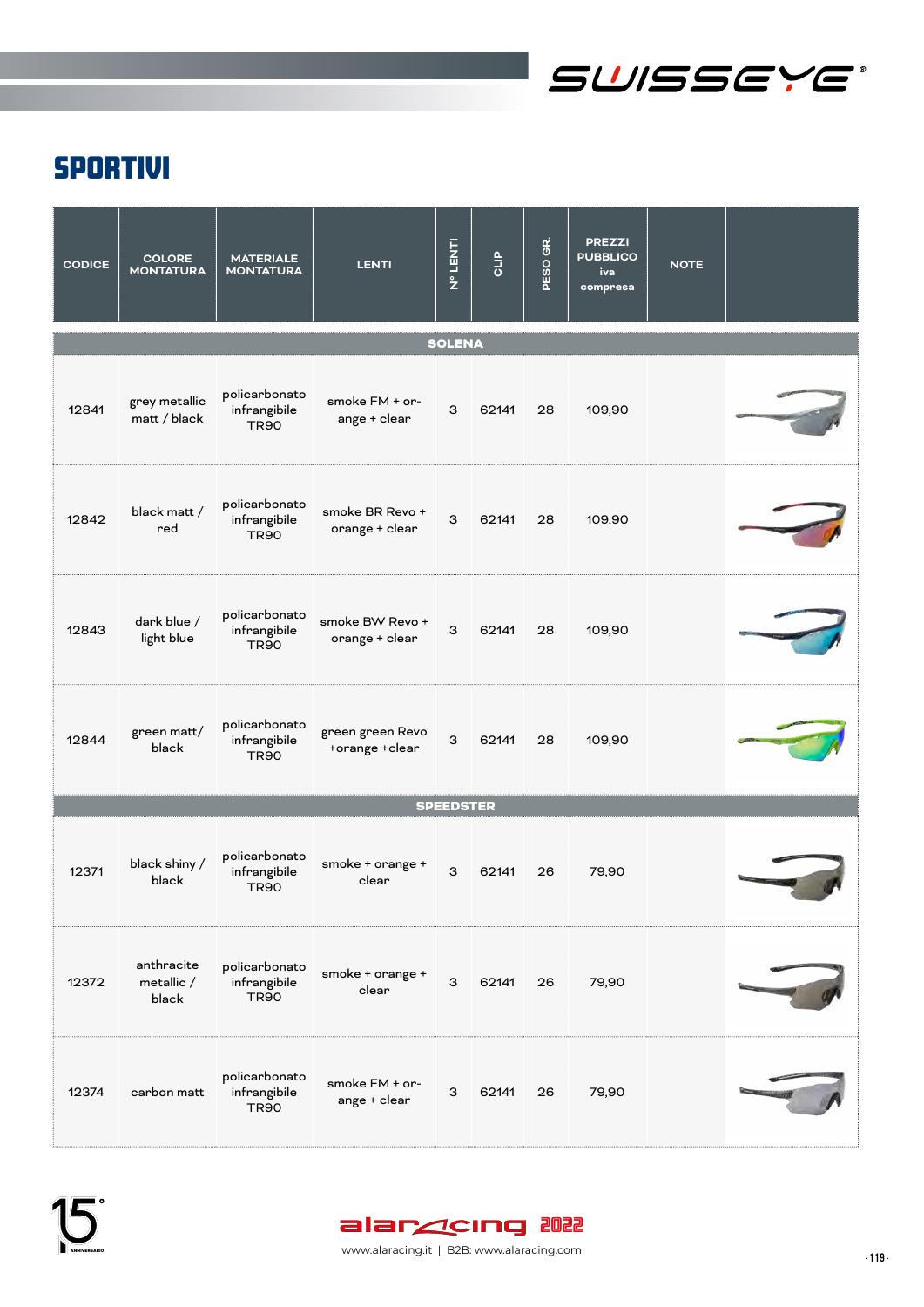

|            | <b>CODICE</b> | <b>COLORE</b><br><b>MONTATURA</b>   | <b>MATERIALE</b><br><b>MONTATURA</b>         | <b>LENTI</b>                      | Nº LENTI     | GLIP  | PESO GR. | <b>PREZZI</b><br><b>PUBBLICO</b><br>iva<br>compresa | <b>NOTE</b> |
|------------|---------------|-------------------------------------|----------------------------------------------|-----------------------------------|--------------|-------|----------|-----------------------------------------------------|-------------|
|            |               |                                     |                                              | <b>SPEEDSTER</b>                  |              |       |          |                                                     |             |
|            | 12375         | dark grey matt                      | policarbonato<br>infrangibile<br><b>TR90</b> | smoke BR Revo +<br>orange + clear | 3            | 62141 | 26       | 79,90                                               |             |
|            |               |                                     |                                              | <b>SPRINT</b>                     |              |       |          |                                                     |             |
| <b>NEW</b> | 13041         | gun metal matt<br>/ black           | policarbonato<br>infrangibile<br><b>TR90</b> | smoke FM                          | $\mathbf{1}$ | 62141 | 34       | 85,90                                               |             |
| <b>NEW</b> | 13042         | cryst. dark<br>blue matt /<br>black | policarbonato<br>infrangibile<br><b>TR90</b> | smoke BW Revo                     | 1            | 62141 | 34       | 85,90                                               |             |
| <b>NEW</b> | 13043         | crystal pink<br>matt / grey         | policarbonato<br>infrangibile<br><b>TR90</b> | brown rosé Revo 1                 |              | 62141 | 34       | 85,90                                               |             |

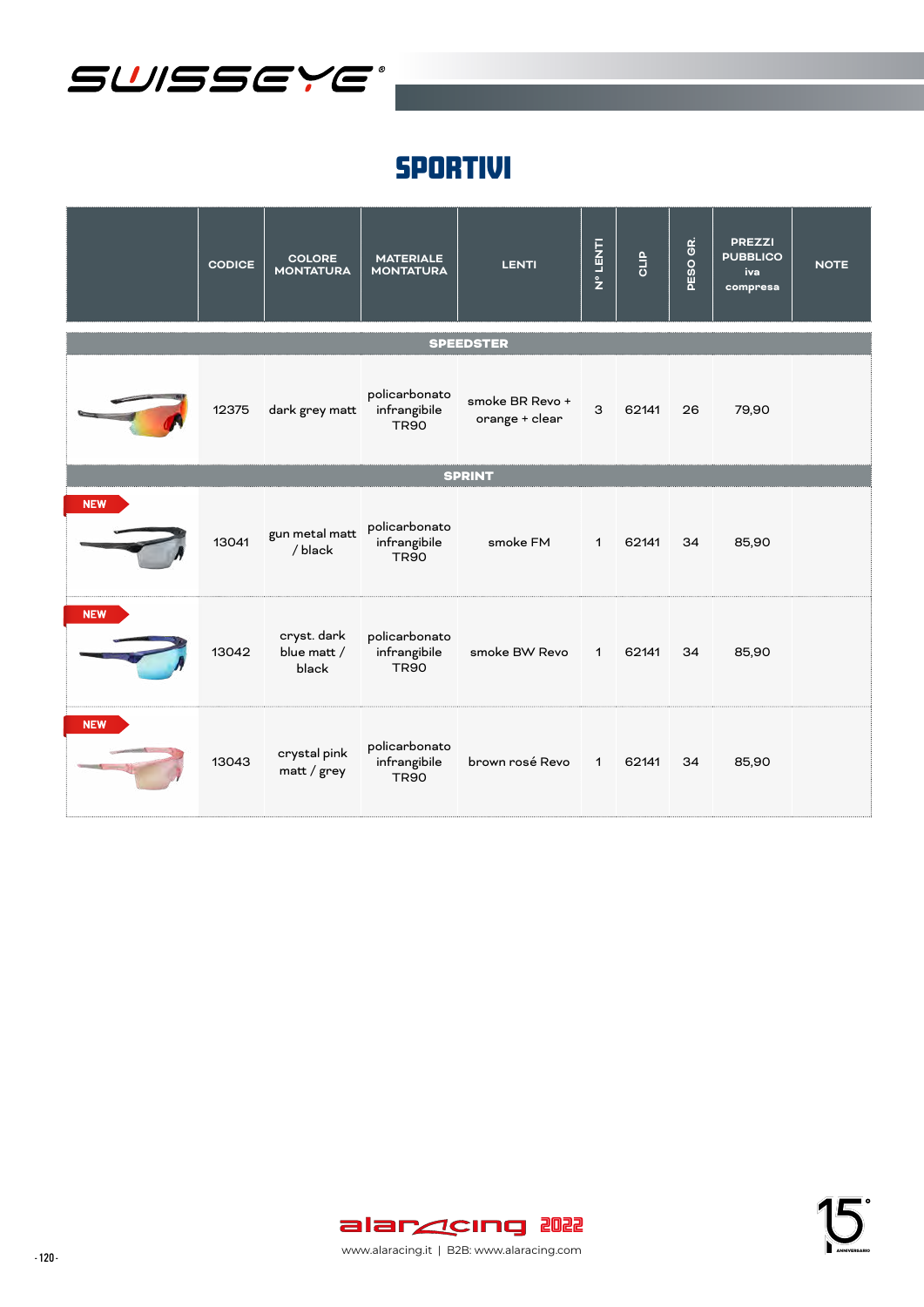

### **FOTOCROMATICI**

| <b>CODICE</b> | <b>COLORE</b><br><b>MONTATURA</b> | <b>MATERIALE</b><br><b>MONTATURA</b>                              | <b>LENTI</b>                                                   | <b>LINST CA</b>   | GLIP                    | PESO GR. | <b>PREZZI</b><br><b>PUBBLICO</b><br>iva<br>compresa | <b>NOTE</b> |  |
|---------------|-----------------------------------|-------------------------------------------------------------------|----------------------------------------------------------------|-------------------|-------------------------|----------|-----------------------------------------------------|-------------|--|
|               |                                   |                                                                   |                                                                | <b>ICONIC 2.0</b> |                         |          |                                                     |             |  |
| 12723         | light grey matt<br>/ black        | POLICAR-<br><b>BONATO IN-</b><br><b>FRANGIBILE</b><br><b>TR90</b> | photochromic<br>clear-smoke +<br>orange                        | $\mathbf{1}$      | 62105                   | 27       | 149,90                                              |             |  |
|               |                                   |                                                                   |                                                                | <b>MANTRA</b>     |                         |          |                                                     |             |  |
| 13023         | black matt/<br>anthracite         | policarbonato<br>infrangibile<br><b>TR90</b>                      | photochromic<br>grey-smoke                                     | $\mathbf{1}$      | 62141                   | 30       | 139,90                                              |             |  |
|               |                                   |                                                                   |                                                                | <b>SOLENA</b>     |                         |          |                                                     |             |  |
| 12845         | dark blue<br>matt/warm<br>red     | policarbonato<br>infrangibile<br><b>TR90</b>                      | photochromic<br>grey-smoke                                     | 3                 | 62141                   | 28       | 159,90                                              |             |  |
|               |                                   |                                                                   |                                                                |                   | <b>GARDOSA RE+ BIFO</b> |          |                                                     |             |  |
| 30111         | black matt /<br>red               | infrangibile<br><b>TR90</b>                                       | policarbonato bifo. photochromic<br>orange-smoke,<br>$1,5$ dpt | $\mathbf 1$       | <b>NO</b>               | 28       | 139,90                                              |             |  |
| 30112         | black matt /<br>red               | infrangibile<br><b>TR90</b>                                       | policarbonato bifo. photochromic<br>orange-smoke,<br>$2,0$ dpt | $\mathbf 1$       | <b>NO</b>               | 28       | 139,90                                              |             |  |
| 30113         | black matt /<br>red               | infrangibile<br><b>TR90</b>                                       | policarbonato bifo. photochromic<br>orange-smoke,<br>$2,5$ dpt | $\mathbf 1$       | <b>NO</b>               | 28       | 139,90                                              |             |  |

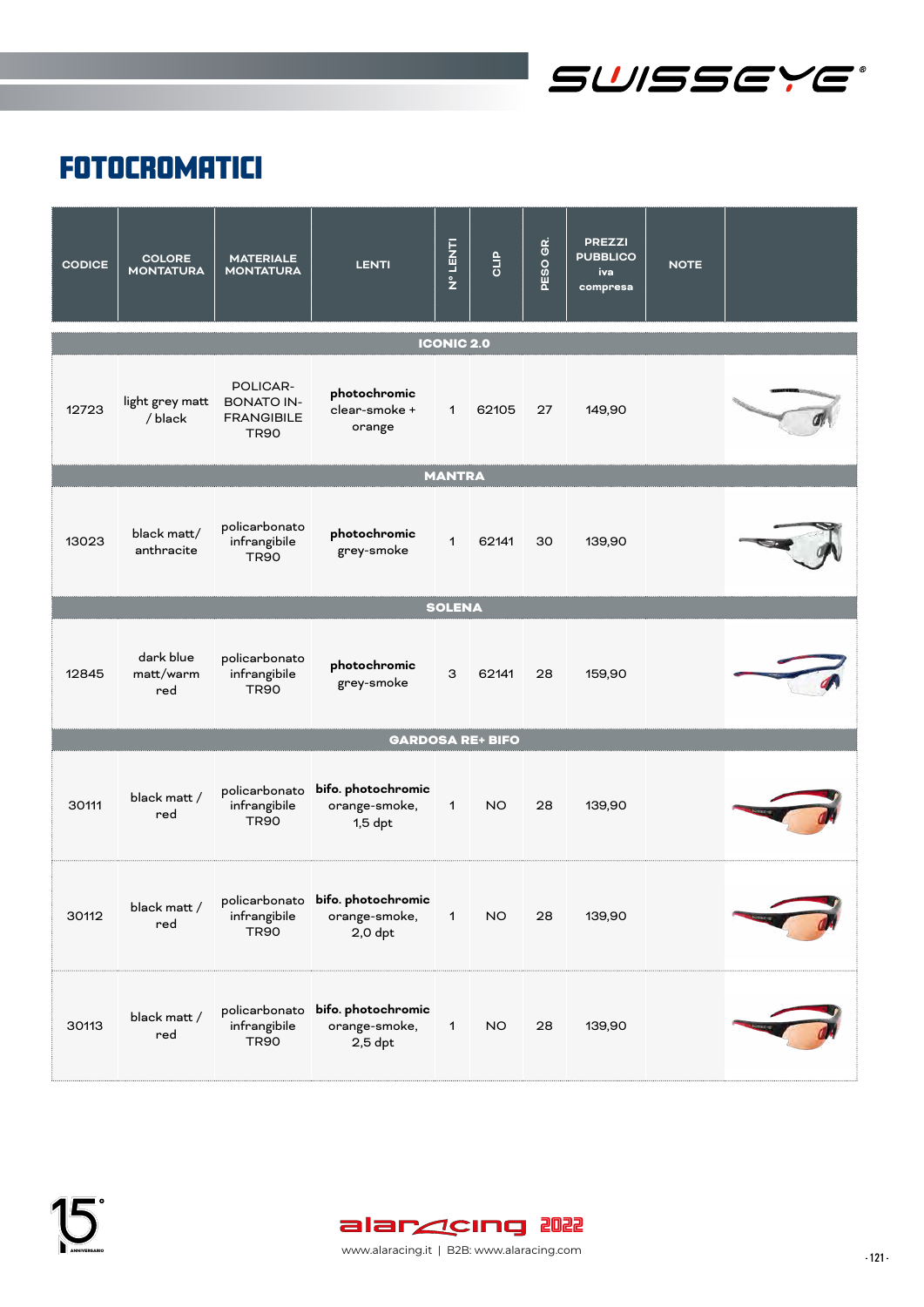

### BIFOCALI

| <b>CODICE</b> | <b>COLORE</b><br><b>MONTATURA</b> | <b>MATERIALE</b><br><b>MONTATURA</b>         | <b>LENTI</b>                                                   | <b>NºLENT</b> | <b>CLIP</b> | GR.<br>PESO | <b>PREZZI</b><br><b>PUBBLICO</b><br>iva<br>compresa | <b>NOTE</b> |
|---------------|-----------------------------------|----------------------------------------------|----------------------------------------------------------------|---------------|-------------|-------------|-----------------------------------------------------|-------------|
|               |                                   |                                              | <b>FREERIDE BIFO</b>                                           |               |             |             |                                                     |             |
| 30301         | black shiny                       | policarbonato<br>infrangibile<br><b>TR90</b> | bifo. brown<br>$1,5$ dpt                                       | $\mathbf 1$   | NO.         | 28          | 79,90                                               |             |
| 30302         | black shiny                       | policarbonato<br>infrangibile<br><b>TR90</b> | bifo. brown<br>$2,0$ dpt                                       | $\mathbf{1}$  | NO.         | 28          | 79,90                                               |             |
| 30303         | black shiny                       | policarbonato<br>infrangibile<br><b>TR90</b> | bifo. brown<br>$2,5$ dpt                                       | $\mathbf{1}$  | NO.         | 28          | 79,90                                               |             |
|               |                                   |                                              | <b>GARDOSA RE+ BIFO</b>                                        |               |             |             |                                                     |             |
| 30111         | black matt /<br>red               | infrangibile<br><b>TR90</b>                  | policarbonato bifo. photochromic<br>orange-smoke,<br>$1,5$ dpt | $\mathbf{1}$  | NO.         | 28          | 139,90                                              |             |
| 30112         | black matt /<br>red               | infrangibile<br><b>TR90</b>                  | policarbonato bifo. photochromic<br>orange-smoke,<br>$2,0$ dpt | $\mathbf{1}$  | NO.         | 28          | 139,90                                              |             |
| 30113         | black matt /<br>red               | infrangibile<br><b>TR90</b>                  | policarbonato bifo. photochromic<br>orange-smoke,<br>$2,5$ dpt | $\mathbf{1}$  | <b>NO</b>   | 28          | 139,90                                              |             |



- 122 - www.alaracing.it | B2B: www.alaracing.com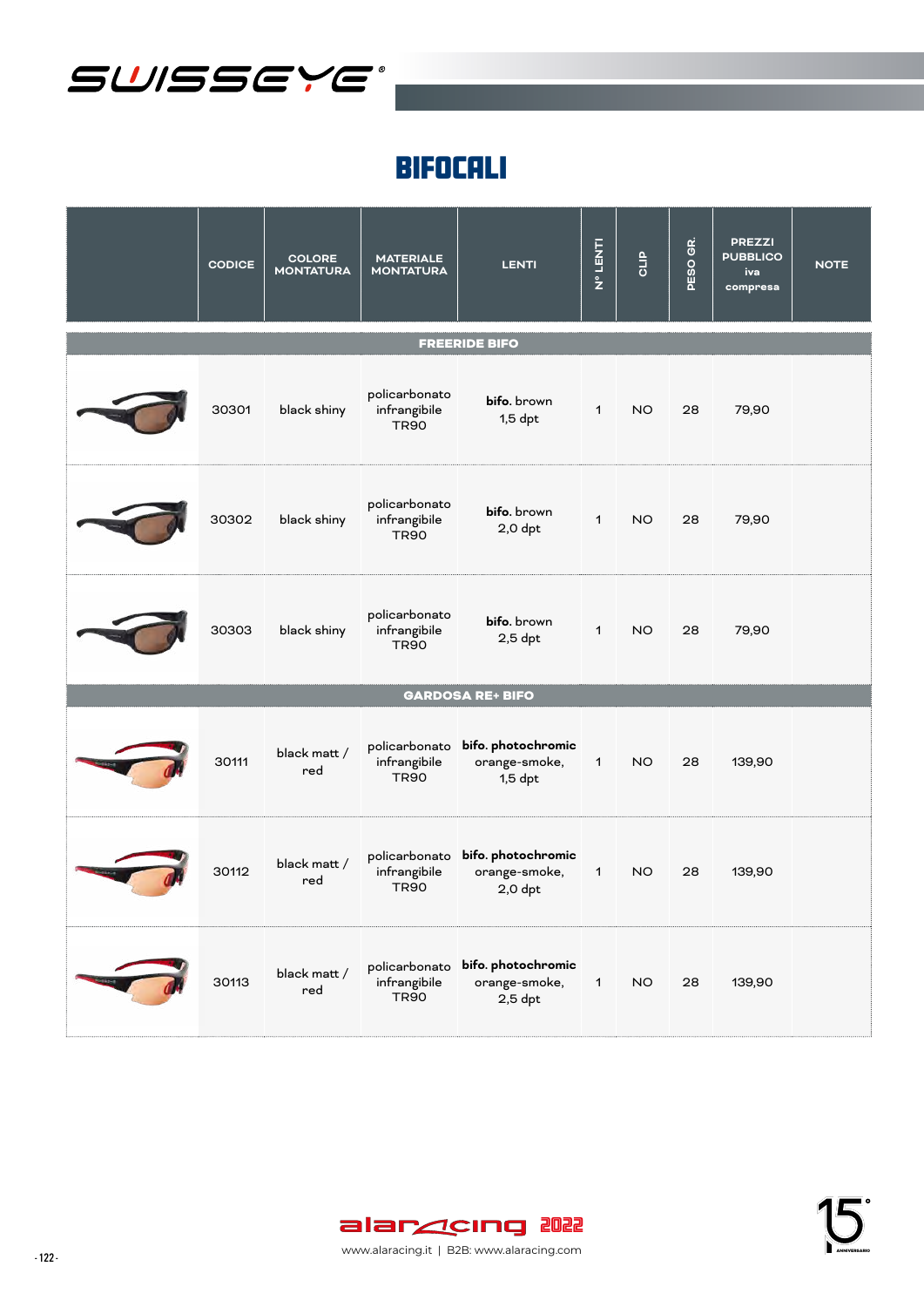

# FREE TIME

| <b>CODICE</b> | <b>COLORE</b><br><b>MONTATURA</b> | <b>MATERIALE</b><br><b>MONTATURA</b> | <b>LENTI</b>        | N° LENTI     | <b>QLIP</b>         | PESO GR. | <b>PREZZI</b><br><b>PUBBLICO</b><br>iva<br>compresa | <b>NOTE</b> |            |
|---------------|-----------------------------------|--------------------------------------|---------------------|--------------|---------------------|----------|-----------------------------------------------------|-------------|------------|
|               |                                   |                                      |                     |              | <b>CLEANOCEAN1</b>  |          |                                                     |             |            |
| 31601         | black matt                        | poliammide<br>riciclato              | smoke BW Revo       | $\mathbf{1}$ | NO.                 | 23       | 69,90                                               |             | <b>NEW</b> |
| 31602         | black shiny                       | poliammide<br>riciclato              | smoke BR Revo       | $\mathbf{1}$ | NO.                 | 23       | 69,90                                               |             | <b>NEW</b> |
| 31603         | brown matt                        | poliammide<br>riciclato              | brown FM            | $\mathbf{1}$ | NO.                 | 23       | 69,90                                               |             | <b>NEW</b> |
| 31604         | grey matt                         | poliammide<br>riciclato              | smoke FM            | $\mathbf{1}$ | NO.                 | 23       | 69,90                                               |             | <b>NEW</b> |
|               |                                   |                                      |                     |              | <b>CLEANOCEAN 3</b> |          |                                                     |             |            |
| 31801         | black matt                        | poliammide<br>riciclato              | smoke BW Revo       | $\mathbf{1}$ | NO.                 | 28       | 69,90                                               |             | <b>NEW</b> |
| 31802         | black shiny                       | poliammide<br>riciclato              | smoke BR Revo       | $\mathbf{1}$ | <b>NO</b>           | 28       | 69,90                                               |             | <b>NEW</b> |
| 31803         | brown shiny                       | poliammide<br>riciclato              | brown gold mirror 1 |              | <b>NO</b>           | 28       | 69,90                                               |             | <b>NEW</b> |

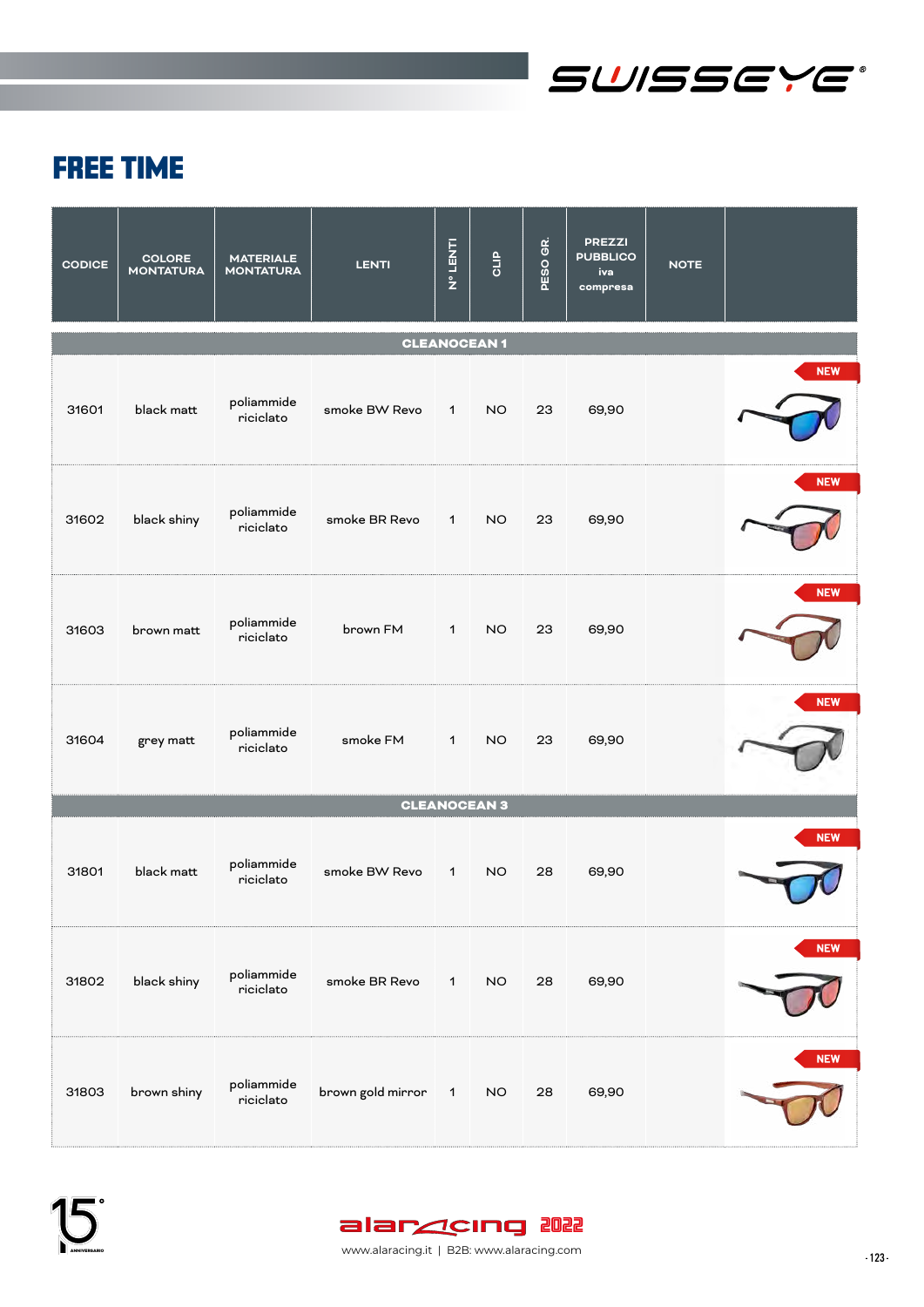

### FREE TIME

| <b>CODICE</b> | <b>COLORE</b><br><b>MONTATURA</b> | <b>MATERIALE</b><br><b>MONTATURA</b> | <b>LENTI</b>        | <b>N° LENT</b> | GLIP            | GR.<br><b>PESO</b> | <b>PREZZI</b><br><b>PUBBLICO</b><br>iva<br>compresa | <b>NOTE</b> |
|---------------|-----------------------------------|--------------------------------------|---------------------|----------------|-----------------|--------------------|-----------------------------------------------------|-------------|
|               |                                   |                                      | <b>KANJO FLEX 1</b> |                |                 |                    |                                                     |             |
| 31301         | black matt                        | flessibile no<br>petrolium           | smoke BW Revo 1     |                | NO              | 26                 | 59,90                                               |             |
| 31302         | brown matt                        | flessibile no<br>petrolium           | brown FM 1          |                | NO              | 26                 | 59,90                                               |             |
| 31303         | havana matt                       | flessibile no<br>petrolium           | brown 1             |                | NO <sub>1</sub> | 26                 | 59,90                                               |             |
|               |                                   |                                      | <b>KANJO FLEX 3</b> |                |                 |                    |                                                     |             |
| 31501         | black matt                        | flessibile no<br>petrolium           | smoke BW Revo 1     |                | NO              | 20                 | 59,90                                               |             |
| 31502         | brown matt                        | flessibile no<br>petrolium           | brown FM            | $1 \quad$      | NO <sub>1</sub> | 20                 | 59,90                                               |             |
| 31503         | havana matt                       | flessibile no<br>petrolium           | brown               | $\mathbf{1}$   | <b>NO</b>       | 20                 | 59,90                                               |             |

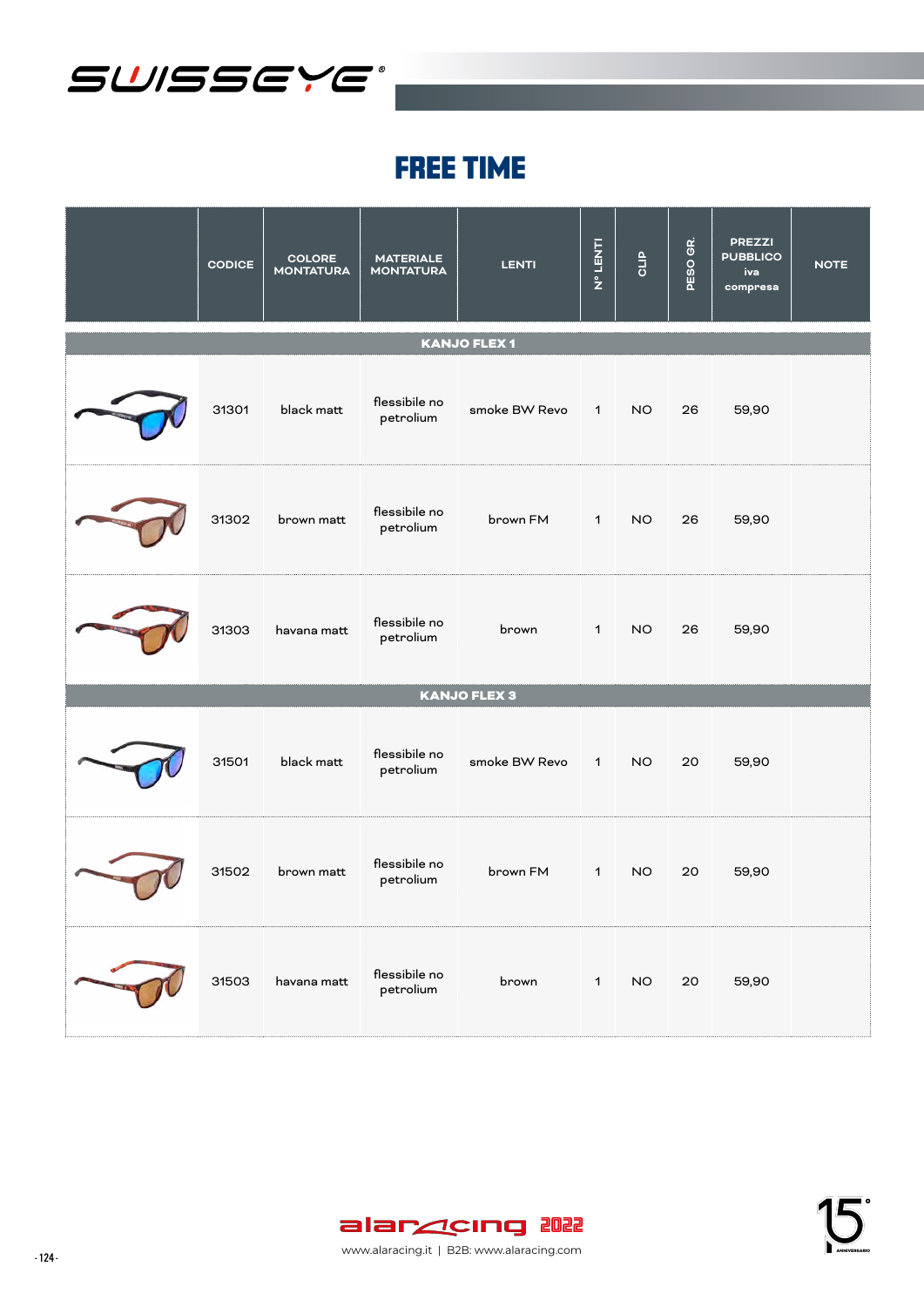

## JUNIOR

| <b>CODICE</b> | <b>COLORE</b><br><b>MONTATURA</b>  | <b>MATERIALE</b><br><b>MONTATURA</b>         | <b>LENTI</b>    | <b>Nº LENTI</b> | GLIP      | PESO GR. | <b>PREZZI</b><br><b>PUBBLICO</b><br>iva<br>compresa | <b>NOTE</b> |  |
|---------------|------------------------------------|----------------------------------------------|-----------------|-----------------|-----------|----------|-----------------------------------------------------|-------------|--|
|               |                                    |                                              |                 | <b>SPIN</b>     |           |          |                                                     |             |  |
| 16683         | dark blue<br>shiny / light<br>blue | policarbonato<br>infrangibile<br><b>TR90</b> | smoke blue Revo | $\overline{1}$  | NO.       | 23       | 37,90                                               |             |  |
| 16684         | black shiny /<br>red               | policarbonato<br>infrangibile<br><b>TR90</b> | smoke BR Revo   | $\mathbf{1}$    | <b>NO</b> | 23       | 37,90                                               |             |  |
| 16685         | black shiny /<br>anthracite        | policarbonato<br>infrangibile<br><b>TR90</b> | smoke FM        | $\mathbf{1}$    | NO.       | 23       | 37,90                                               |             |  |
| 16686         | carbon matt /<br>black             | policarbonato<br>infrangibile<br><b>TR90</b> | smoke FM        | $\mathbf{1}$    | NO.       | 23       | 37,90                                               |             |  |